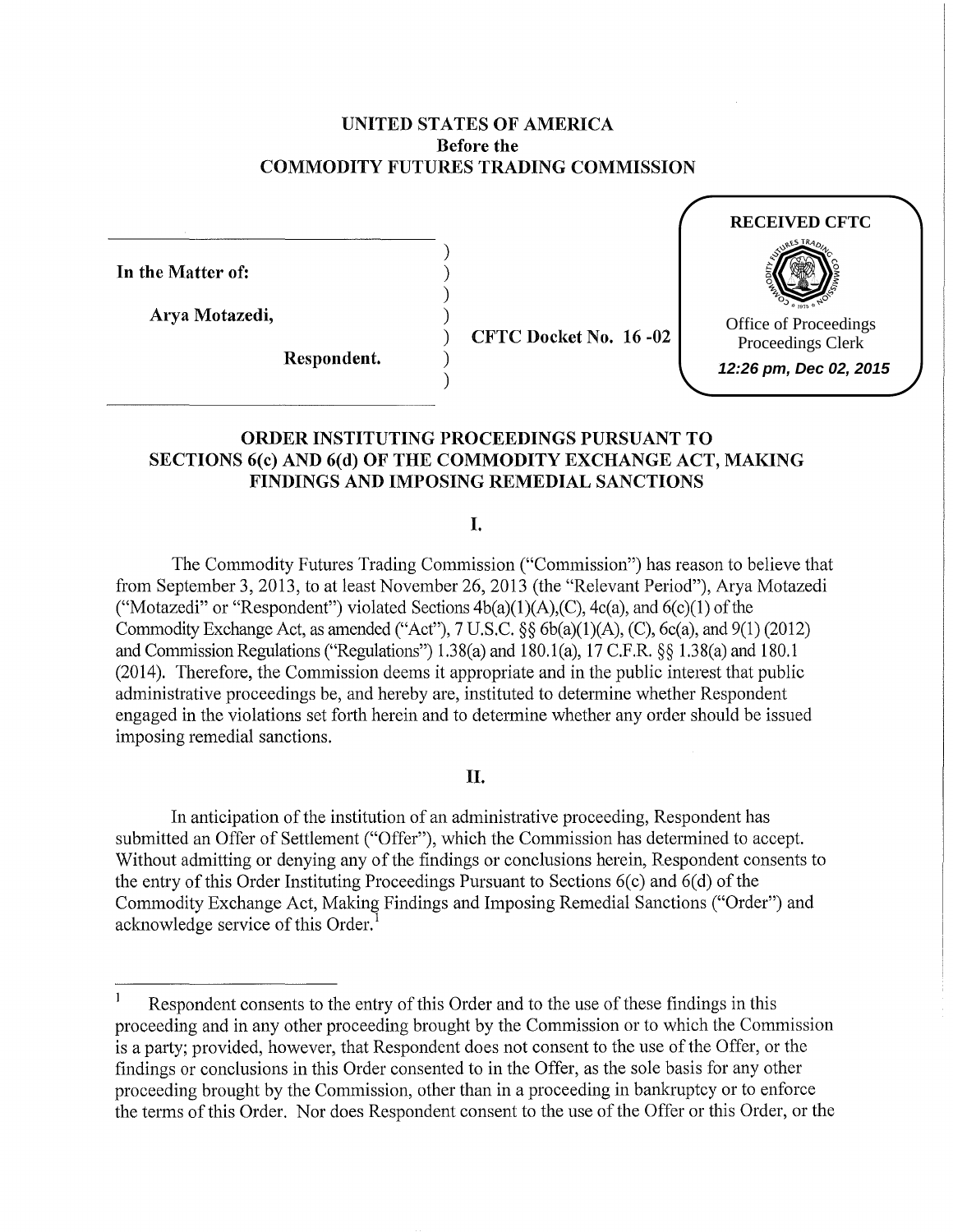## **III.**

The Commission finds the following:

## **A. Summary**

Between September 3 and November 26, 2013, Motazedi orchestrated forty-six (46) fraudulent transactions in the New York Mercantile Exchange's ("NYMEX") RBOB Gasoline Physical Futures contract and CL Light Sweet Crude Oil Futures Contract between two trading accounts he owned or controlled (the "personal accounts") and a proprietary account he traded on behalf of his employer at the time ("the company" or "his employer"). These transactions enabled Motazedi to generate profits for himself and losses (or reduced profits) for the company.

Motazedi arranged thirty-four (34) of these transactions as fraudulent and fictitious trades between the company's account and the personal accounts at prices which disadvantaged the company's account, sometimes even engaging in "roundtrip" transactions between the accounts, trading the same number of contracts back and forth at different prices. Motazedi further engaged in fraud by placing twelve (12) orders for the personal accounts ahead of orders he placed for the company's account (a practice known as "frontrunning"), and thereby generated additional profits for himself to the detriment of the company.

Motazedi accomplished his fraud by misappropriating non-public, confidential and material information. Motazedi and his employer shared a relationship of trust and confidence that gave rise to a duty of confidentiality. In addition, his employer's internal policies prohibited the misuse of proprietary or confidential information, and prohibited employees from engaging in personal transactions involving energy contracts and other personal transactions that created an actual or potential conflict of interest. Based on his position as a gasoline trader, Motazedi routinely had access to material non-public information concerning the times, volume and prices at which his employer intended to trade energy commodity futures for its proprietary account. However, Motazedi breached his duties to his employer by using this information to trade in personal trading accounts and by failing to disclose such trading to his employer.

By this conduct, Motazedi has violated Sections  $4b(a)$ ,  $4c(a)$ , and  $6(c)(1)$  of the Act, 7 U.S.C. §§ 6b(a), 6c(a) and 9(1) (2012), and Regulations l.38(a) and 180.1, 17 C.F.R. §§ l.38(a) and 180.1 (2014).

# **B. Respondent**

During the relevant period, Respondent Arya Motazedi resided in Chicago, Illinois and was employed by a large, publicly traded corporation ("the company" or "his employer"), in its Chicago office as a proprietary trader. He served as a trader in gasoline futures for the company and routinely placed orders for other types of energy futures contracts through the company's trading account. He has never been registered with the Commission.

findings or conclusions in this Order consented to in the Offer, by any other party in any other proceeding.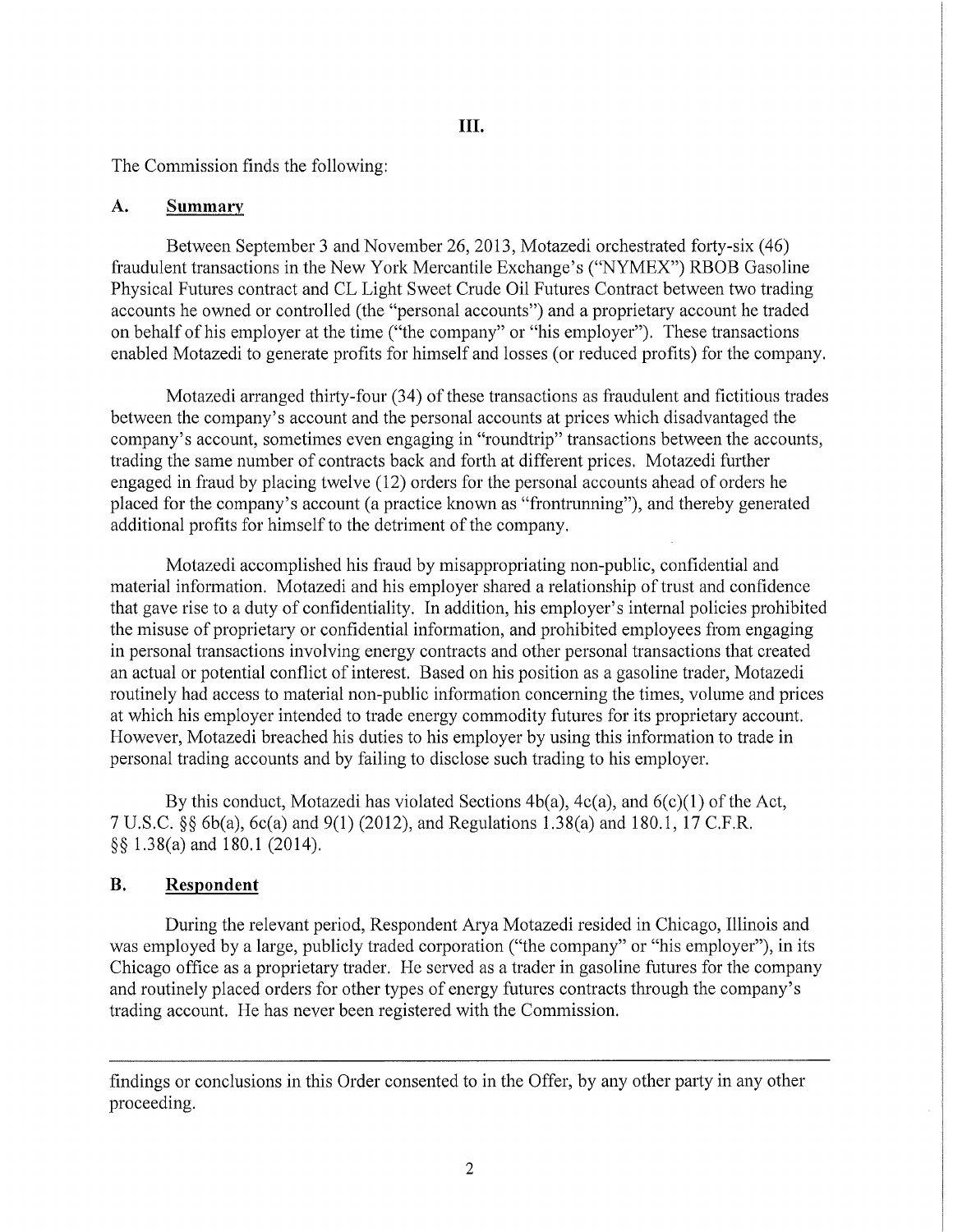## C. **Facts**

By virtue of his position as a gasoline trader for the company, Motazedi was routinely provided with confidential and proprietary trading information concerning the times, amounts, and prices at which the company intended to trade energy commodity futures for its own account.

The company's trading guidelines expressly prohibited employees, including Motazedi, from entering into transactions in personal accounts which posed an "actual or potential conflict of interest" or involved the "improper use of [the company's] proprietary or confidential information." The company's trading guidelines also specifically prohibited Motazedi and other employees from conducting personal financial transactions in energy commodities.

Motazedi repeatedly violated these prohibitions by entering into personal account transactions in energy futures contracts for gas and oil through the NYMEX's Globex electronic trading platform. He conducted these trades in two individual futures accounts he controlled, one of which he also owned.

From September through November, 2013, Motazedi repeatedly cheated and defrauded his employer by engaging in a series of trades between these personal accounts and the company account at prices favorable to the personal accounts as well as misappropriating his employer's confidential business information by placing personal orders ahead of the orders he placed for the company's trading account.

Motazedi entered into these fraudulent and fictitious trades between the personal accounts and the company's trading account thirty-four (34) times during the relevant period by intentionally placing orders for the personal accounts at times, prices, and in amounts intended to be matched with the orders he was contemporaneously placing for the company's account.

In some of these instances, Motazedi would place these successive buy and sell orders for the personal accounts and the company account, so that the "buy orders" and "sell orders" would ultimately offset one another (a "roundtrip") resulting in no net change in open positions held by either the company's account or the personal accounts.

However, Motazedi intentionally orchestrated various trades between accounts at prices that ensmed that the personal accounts would profit from the trades. He prearranged the trades so the company account bought futures at a high price opposite a sale from one or both of the personal accounts and would on some occasions arrange a subsequent offsetting trade in which the company sold the same number of contracts back to one or both of the personal accounts at a lower price.

This practice permitted Motazedi to establish positions in the personal accounts without competitive execution. Motazedi never informed his employer that he was executing personal trades in markets that he was also trading for the company, nor that he was placing orders for the company in a manner so that they would match with his own personal orders, thereby generating profits for personal accounts and disadvantaging the company account.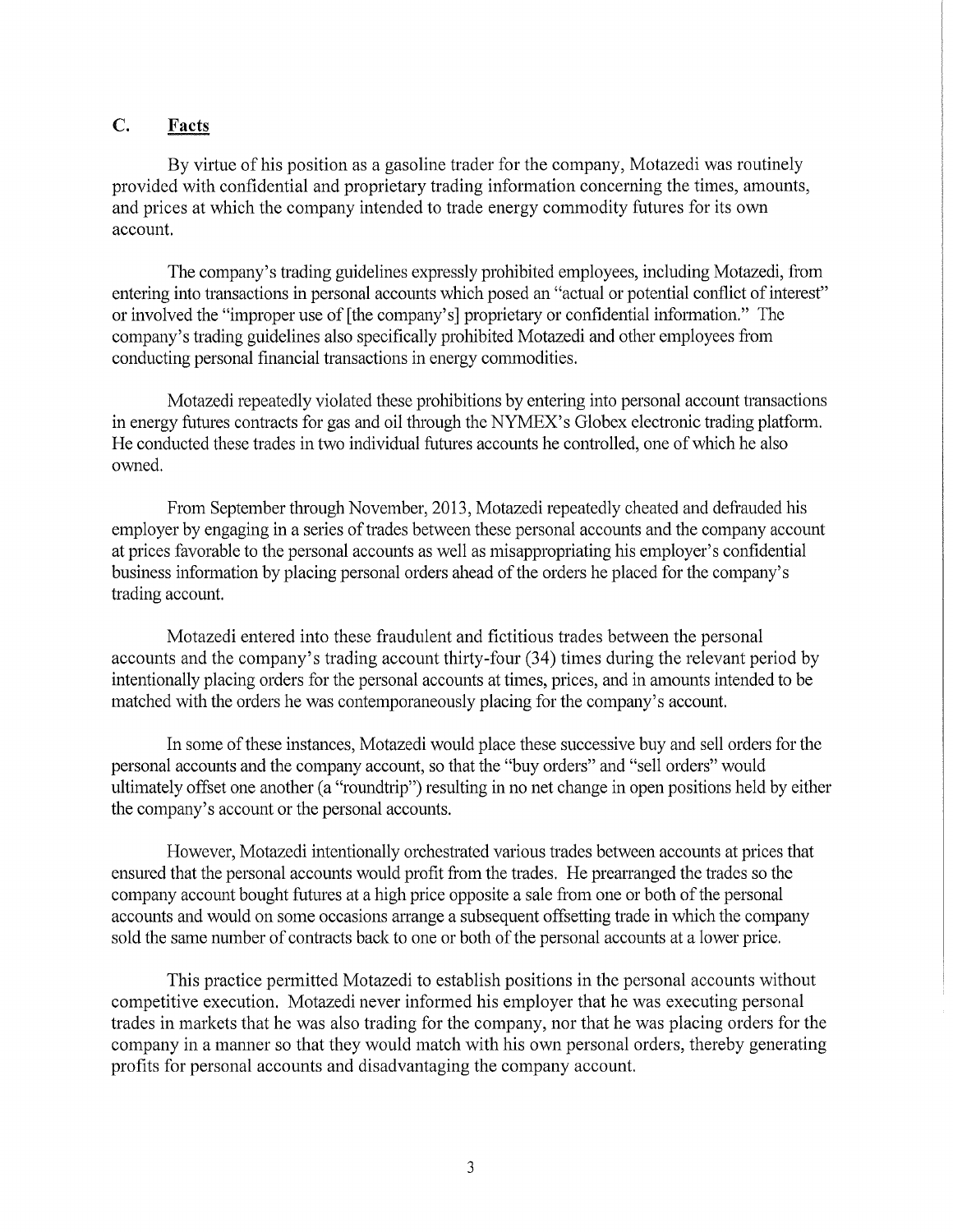Motazedi further cheated and defrauded the company twelve (12) times during the relevant period by placing orders for gas and oil futures contracts in the personal accounts immediately before placing orders for the same futures contract on the same side of the market on behalf of the company.

By trading ahead of, or "frontrunning" the company's orders, Motazedi misappropriated the company's confidential financial information regarding the prices, amounts, and times at which the company intended to trade futures.

Motazedi traded ahead of, or "frontran" the company orders he was placing in the hope that his personal orders would benefit from any price movement that might result from the subsequent execution of the company's orders. The company's orders were thus disadvantaged by being placed after Motazedi's personal orders because they may have been filled at less advantageous prices because of the frontrunning.

Motazedi earned profits from this conduct and the company sustained losses (or earned reduced profits) totaling two hundred sixteen thousand nine hundred fifty-five dollars and eighty cents (\$216,955.80).

### **IV.**

#### **LEGAL** DISCUSSION

### **A. Section 4b: Fraud**

Section 4b(a) makes it unlawful for any person, in or in connection with any order to make, or the making of, any contract of sale of any commodity in interstate commerce or for future delivery that is made, on or subject to the rules of a designated contract market, for or on behalf of any other person: (A) to cheat or defraud or attempt to cheat or defraud such other person; or (C) willfully to deceive or attempt to deceive such other person by any means whatsoever in regard to any such order or contract or the disposition or execution of any such order or contract, or in regard to any act or agency performed with respect to such order or contract for such person.

Misappropriation constitutes "willful and blatant" fraudulent activity that violates the anti-fraud provisions of the Act. *CFTC v. Noble Wealth Data Info. Serv., Inc.,* 90 F. Supp. 2d 676, 687 (D. Md. 2000), *affdin relevant part, vacated in part sub nom. CFTC v. Baragosh,* 278 F.3d 319 (4th Cir. 2002); *see also In re Slusser,* [1998-1999 Transfer Binder] Comm. Fut. L. Rep. (CCH) 127,701, 1999 CFTC LEXIS 167, at \*36 (CFTC July 19, 1999) (respondents violated Section 4b of the Act by surreptitiously retaining money in their own bank accounts that should have been traded on behalf of customers), *aff'd in relevant part sub nom. Slusser v. CFTC,* 210 F.3d 783 (7th Cir. 2000).

Scienter requires that an individual's acts be performed "with knowledge of their nature and character." *Wasnick v. Refco, Inc.,* 911 F.2d 345, 348 (9th Cir. 1990) (internal quotation marks and citation omitted). The scienter element is established when the Commission shows that defendant "intentionally violated the Act or acted with 'careless disregard' of whether his actions violated the Act." *CFTC v. Noble Metals Int'!, Inc.,* 67 F.3d 766, 774 (9th Cir. 1995)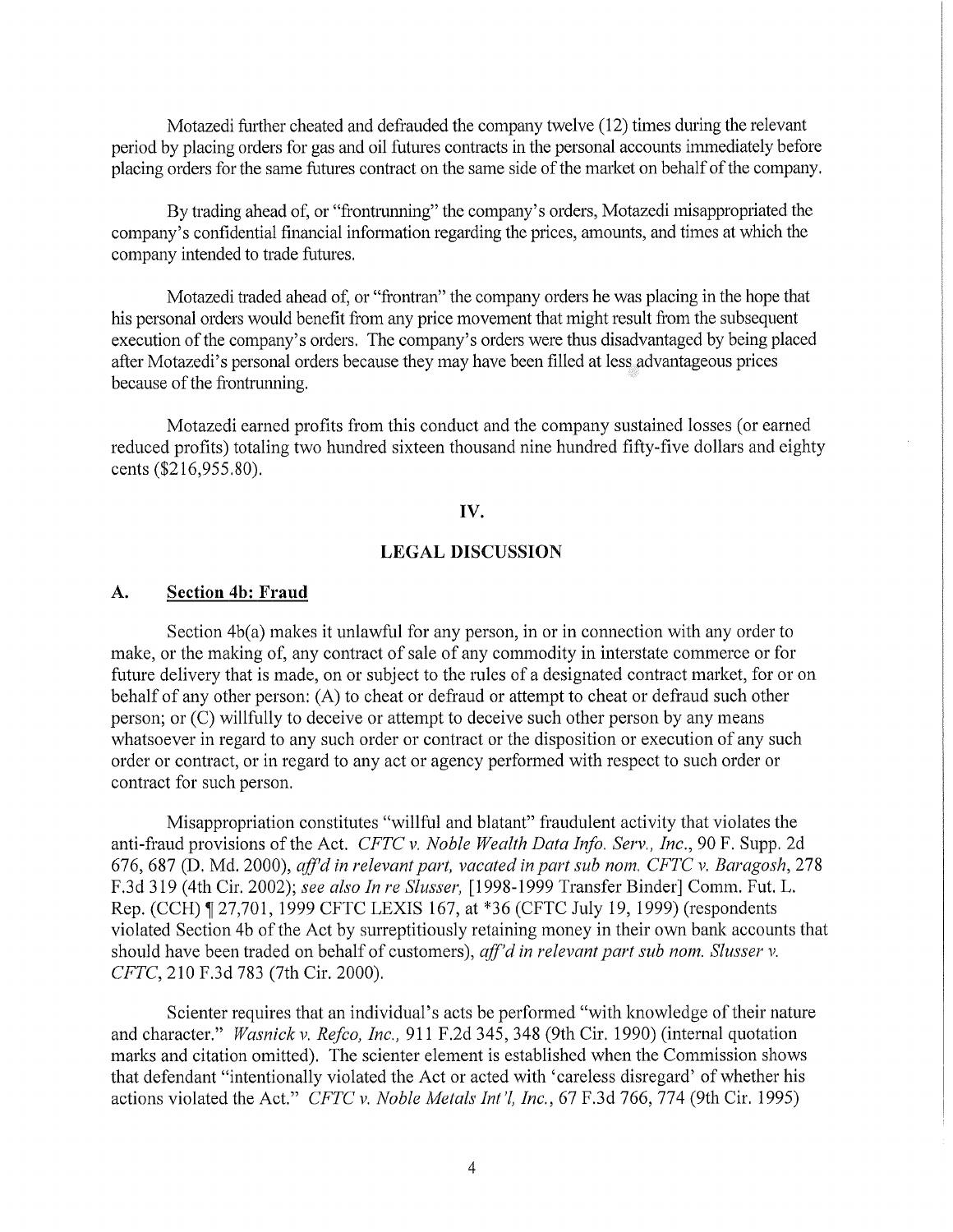(citation omitted). The Commission need only demonstrate that Defendant's actions were "intentional as opposed to accidental." *Lawrence v. CFTC,* 759 F.2d 767, 773 (9th Cir. 1985).

The practice of "frontrunning" also violates Section 4b(a) of the Act. The Seventh Circuit explained the fraudulent nature of the conduct, known as "frontrunning", in *US. v. Dial,* 757 F.2d 163, 168 (7th Cir. 1985), where it stated:

As a broker, and therefore, the defendants concede (as they must, *see, e.g., Marchese v. Shearson Hayden Stone, Inc., 734 F.2d 414, 418 (9<sup>th</sup> Cir. 1984)), a* fiduciary of his customers, Dial, when he solicited his customers to participate in block orders, implicitly represented to them that he would try to get the best possible price. He could have gotten a better price by putting their orders in ahead of the orders he placed for his own accounts and those of his friends. In trading ahead of his customers without telling them what he was doing, he was misleading them for his own profit, and conduct of this type has long been considered fraudulent.

*See also, D 'Alessio v. SEC,* 380 F.3d 112, 114 (2nd Cir. 2004) ("A broker 'trades ahead' or 'frontruns' when he or she receives a large order for a particular security from an institutional client and before executing the larger trade, first executes trades in that security for an account in which the broker has an interest so as to anticipate and exploit the movement in price the larger trade is likely to cause.); *CFTC v. Sarvey,* 2012 WL 426746, \*4 (N.D. Ill. 2012) ("Similarly, 'trading ahead' of customers-where the broker buys for his own account before submitting a customer order that will raise the price-is illegal because it allows the broker to profit from information that comes at no cost to the broker 'automatically' in his capacity as a broker."); *See In re Sitzmann,* CFTC Docket No. 96-5, 1997 WL 82610 (CFTC Feb. 27, 1997) (consent order finding that vice president of commodity trading of meat processer used his employer's nonpublic and proprietary information about large orders to frontrun those trades in a proprietary trading account).

Here, Motazedi misappropriated and used his employer's non-public, material trading information to orchestrate trades between his employers' proprietary trading account and personal trading accounts, and to frontrun his employer's orders to benefit the personal trading accounts to the detriment of his employer. By such conduct, Motazedi violated 4b(a)(A) and (C) of the Act,  $7 U.S.C.$   $\&$  6b(a)(1)(A) and (C).

## **B. Section 6(c)(l) and Regulation 180.1: Employment of a Manipulative or Deceptive Device: Misappropriation of Material, Non-Public Information**

Section  $6(c)(1)$  of the Act makes it unlawful for any person, in connection with any contract of sale of any commodity for future delivery, to use or employ any manipulative or deceptive device or contrivance in contravention of such rules and regulations as the Commission shall promulgate. 7 U.S.C. § 9(1) (2012). Pursuant to this authority, the Commission promulgated Regulation 180.1, which, with respect to conduct on or after August 15, 2011, makes it unlawful to: (1) use or employ, or attempt to use or employ, any manipulative device, scheme, or artifice to defraud; (2) make, or attempt to make, any untrue or misleading statement of a material fact or to omit to state a material fact necessary in order to make the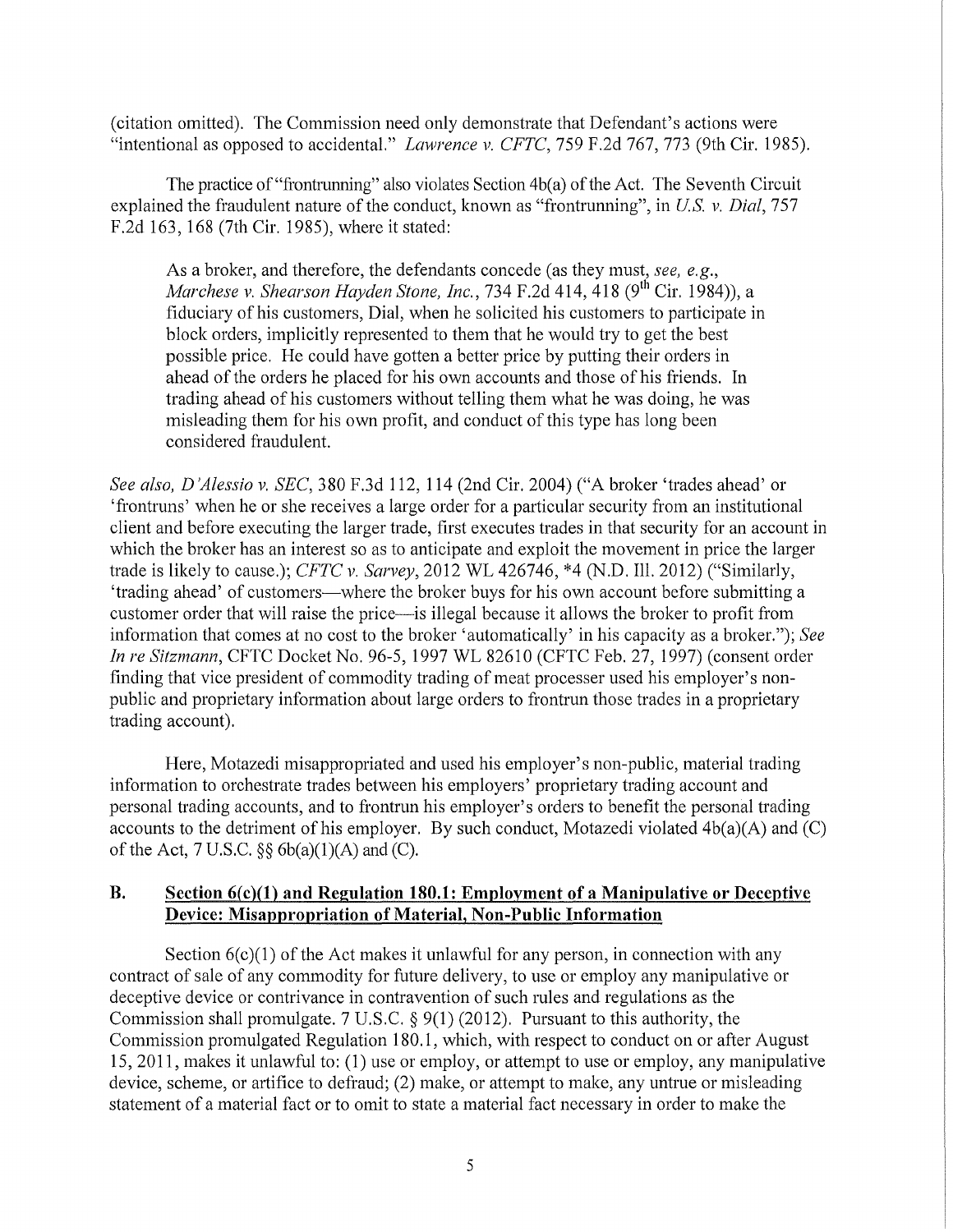statements made not untrue or misleading; or (3) engage, or attempt to engage, in any act, practice, or course of business, which operates or would operate as a fraud or deceit upon any person. 17 C.F.R. § 180.1(a)(1) (2014).<sup>2</sup>

As the Commission has noted, "Section  $6(c)(1)$  and final Rule 180.1 augment the Commission's existing authority to prohibit fraud and manipulation." *Prohibition on the Employment, or Attempted Employment, of Manipulative and Deceptive Devices and Prohibition on Price Manipulation,* 76 Fed. Reg. 41,398, 41,401 (July 14, 2011). In its Notice of Proposed Rulemaking for Regulation 180. 1, the Commission made clear that its intent was "to interpret CEA section  $6(c)(1)$  as a broad, catch-all provision reaching fraud in all its forms—that is, intentional or reckless conduct that deceives or defrauds market participants." *Prohibition of Market Manipulation,* 75 Fed. Reg. 67,657, 67,658 (CFTC Nov. 3, 2010). Put otherwise, the Commission has stated its intent to interpret the "in connection with" requirement "broadly, not technically or restrictively." 76 Fed. Reg. 41,405. Accordingly, "Section 6(c)(l) and final Rule 180. 1 reach all manipulative or deceptive conduct in connection with the purchase, sale, solicitation, execution, pendency, or termination of any swap, or a contract of sale of any commodity in interstate commerce, or for future delivery on or subject to the rules of any registered entity." *Id.* 

Trading on material non-public information in breach of a pre-existing duty may constitute a violation of Regulation 180.1. As the Commission has expressly contemplated, "Depending on the facts and circumstances, a person who engages in deceptive or manipulative conduct in connection with any swap, or contract of sale of any commodity in interstate commerce, or contract for future delivery on or subject to the rules of any registered entity, for *example by trading on the basis of material nonpublic information in breach of a pre-existing duty* (established by another law or rule, or agreement, understanding, or some other source), *01·*  by trading on the basis of material nonpublic information that was obtained through fraud or *deception,* may be in violation of final Rule 180.1." 41 Fed. Reg. 41,398, 41,403 (emphasis added). *See, e.g., US v. O'Hagan,* 521 U.S. 642, 117 S.Ct. 2199 (1997) (finding that one who maintains a relationship of trust and confidence with another and "pretends loyalty to the [other] while secretly converting the principal's information for personal gain" defrauds the other and violates Rule 10b-5) (citation omitted). Under the misappropriation theory of misuse of material, non-public information, deception occurs because the source of the information (principal) is

<sup>&</sup>lt;sup>2</sup> "The language of CEA section  $6(c)(1)$ , particularly the operative phrase 'manipulative or deceptive device or contrivance,' is virtually identical to the language used in section  $10(b)$  of the Securities Exchange Act of 1934 ("Exchange Act")." 76 Fed. Reg. at 41,399. Indeed, when the Commission promulgated Rule 180.1, the Commission observed that "[g]iven the similarities between CEA section  $6(c)(1)$  and Exchange Act section 10(b), the Commission deems it appropriate and in the public interest to model final Rule 180.1 on SEC Rule lOb-5." *Id.*  Accordingly, case law developed under Section lO(b) of the Exchange Act and SEC Rule lOb-5 is instructive in construing CEA Section  $6(c)(1)$  and Commission Regulation 180.1(a). The Commission explained, however, that because of "the differences between the securities markets and the derivatives markets, the Commission will be guided, but not controlled, by the substantial body of judicial precedent applying the comparable language of SEC Rule 10b-5." 76 Fed. Reg. at 41,399.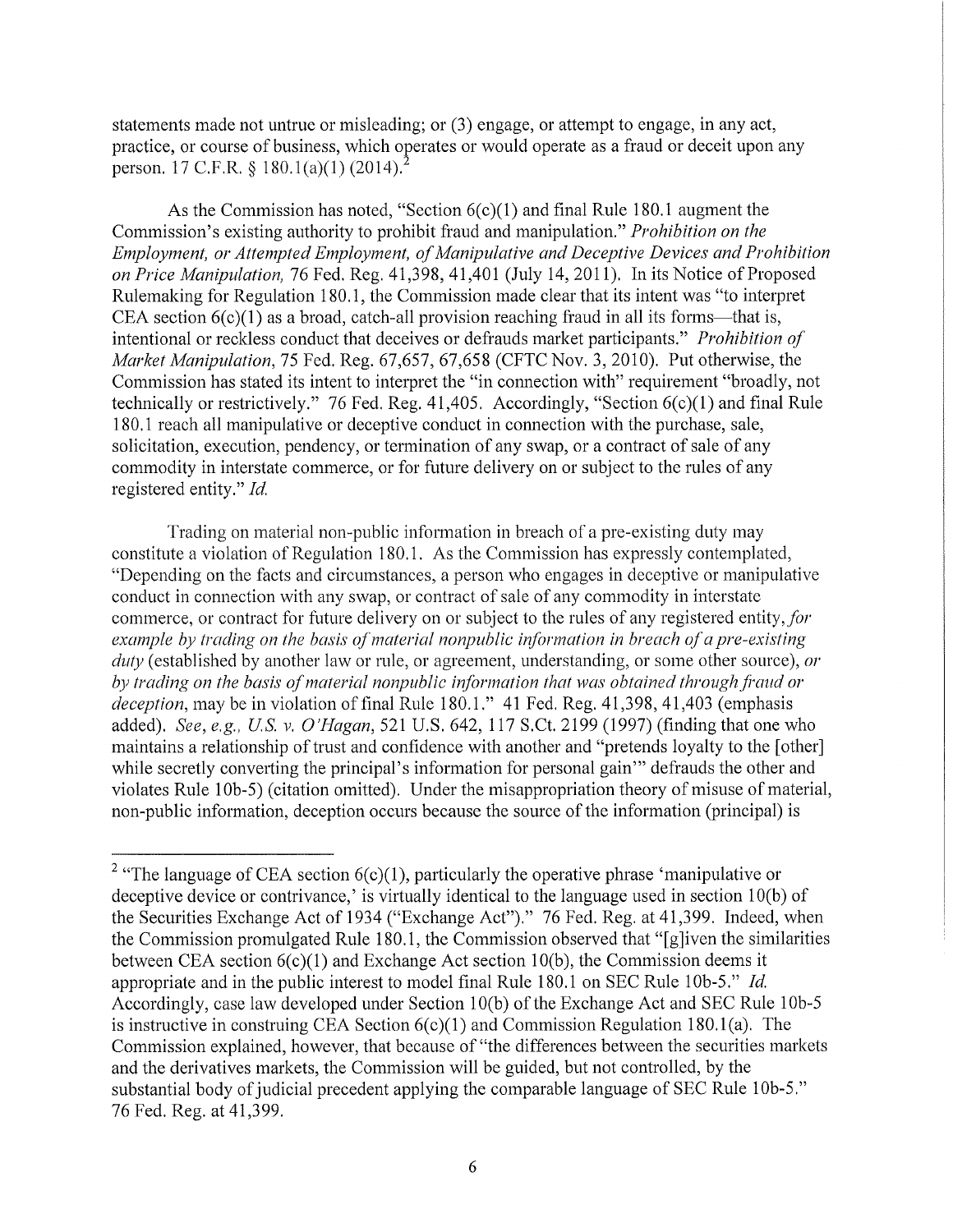entitled to "the exclusive use of the information." *Id.* at 653-54 (citation omitted); *see also id.* at 656 ("A misappropriator who trades on the basis of material, nonpublic information, in short gains his advantageous market position through deception; he deceives the source of the information and simultaneously harms members of the investing public").

Although Section  $6(c)(1)$  of the Act is silent with respect to scienter, the Commission has stated that "recklessness is, at a minimum, necessary to prove the scienter element of final Rule 180.1." 76 Fed. Reg. at 41,404. Accordingly, Commission Regulation 180.1 sets out the required scienter as "intentionally or recklessly." Long-standing Commission precedent defines "recklessness" as an act or omission that "departs so far from the standards of ordinary care that it is very difficult to believe the actor was not aware of what he or she was doing." *Drexel Burnham Lambert Inc. v. CFTC,* 850 F.2d 742, 748 (D.C. Cir. 1998). A showing of actual knowledge is not required, *see Hollinger v. Titan Capital Corp.,* 914 F .2d 1564, 1569-70 (9th Cir. 1990), nor is proof that the defendant was motivated by a desire to manipulate the market, *SEC v. US. Envtl., Inc.,* 155 F.3d 107, 111 (2d Cir. 1998).

As a gasoline trader, Motazedi was privy to the material, non-public information regarding the intended trading of his employer, including the timing, contracts, prices and volume of its orders. Motazedi held a relationship of trust and confidence with his employer and owed a duty to his employer not to misuse proprietary or confidential information. Motazedi was prohibited from trading energy commodities in his personal accounts and from engaging in personal transactions that created an actual or potential conflict of interest with the interests of his employer. Yet he knowingly or recklessly used his employer's trading information to trade for his own benefit and failed to disclose his plans to his employer. Motazedi's knowing or reckless misappropriation and misuse of his employer's material nonpublic trading information to trade in personal trading accounts, breached his duty to his employer and therefore constituted a violation of both Section  $6(c)(1)$  and Rule 180.1.

### **C. Section 4c(a): Fictitious Sales**

Section 4c(a) of the Act makes it unlawful for any person to offer to enter into, enter into, or confirm the execution of a transaction that is a fictitious sale. *In re Gimbel,* [1987-1990 Transfer Binder] Comm. Fut. L. Rep. (CCH) ¶ 24, 213 at 35, 003 (CFTC Apr. 14, 1988), *aff'd as to liability*, 872 F.2d 196 (7<sup>th</sup> Cir. 1989) (lumber trades prearranged as to contract, price and quantity as to achieve a wash result). "By enacting Section 4c(a), Congress sought to ensure that all trades are focused in the centralized marketplace to participate in the competitive determination of the price of the futures contracts." *In re Thomas Collins,* [1996-1998 Transfer Binder] Comm. Fut.L.Rep. (CCH) 1 27,194 at 45,742 (CFTC Dec. 10, 1997), *quoting* S.Rep. No. 93-1131, 93d Cong., 2d Sess. 16-17 (1974); *see also Merrill Lynch Futures, Inc. v. Kelly,* 585 F.Supp. 1245, 1251 n.3 (S.D.N.Y. 1984) (Section 4c(a)(A) was generally intended to prevent collusive trades conducted away from the pits). As a result, Section 4c broadly prohibits artificial trades intended to avoid the risks and price competition of the open market.

Although Section 4c(a) of the Act prohibits "fictitious sales", the term is not defined in the Act. *Thomas Collins,* if 27,194 at 45,742; *In re Harold Collins,* [1986-1987 Transfer Binder] Comm. Fut. L. Rep. (CCH) ¶ 22,982 at 31,903 (CFTC Apr. 4, 1986), *rev'd on other grounds sub nom. Stoller v. CFTC,* 834 F.2d 262 (2nd 1987). A fictitious sale is a general category which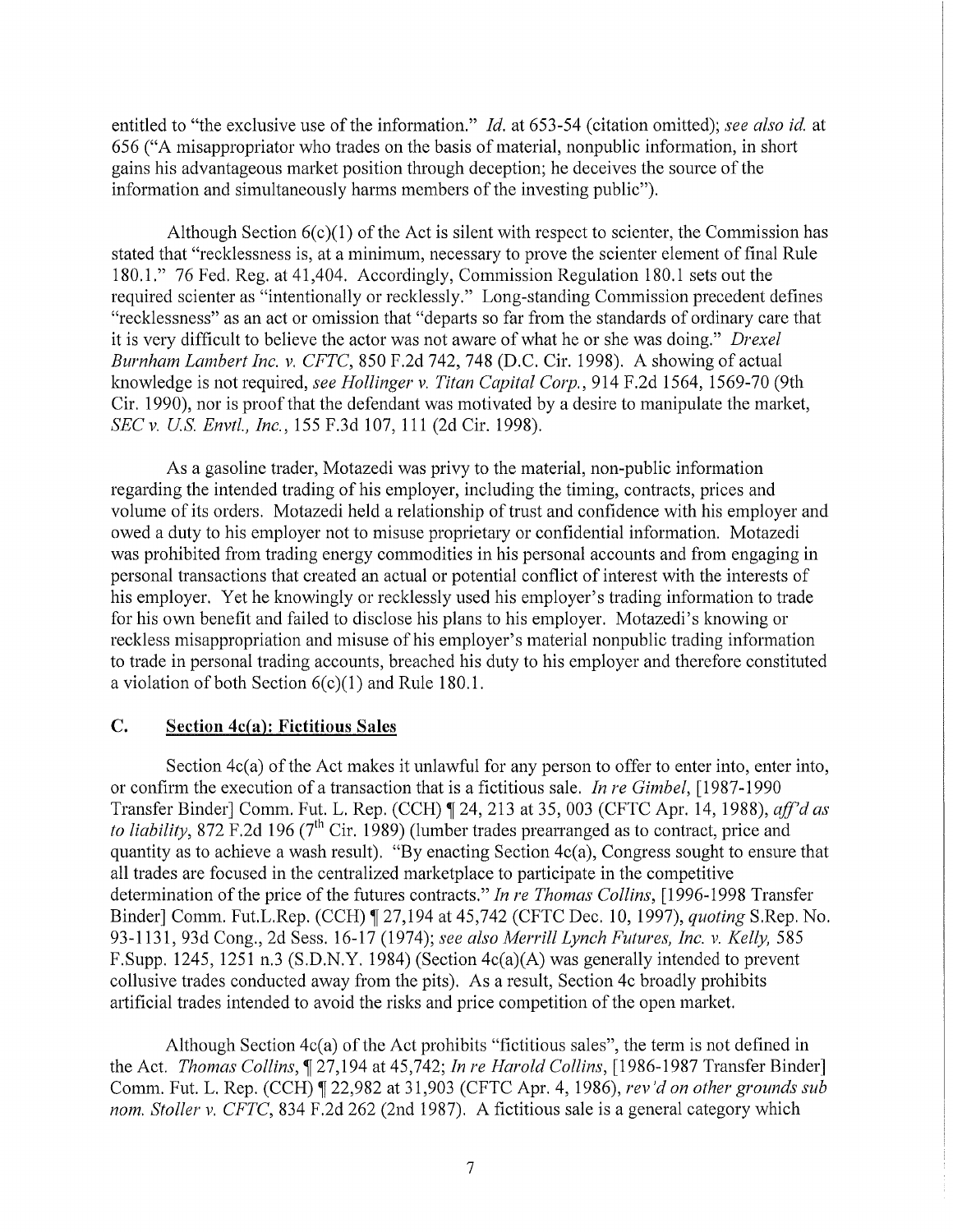includes, at a minimum, the unlawful practices specifically enumerated in Section 4c(a) as well as prearranged trading. *Id; In re Gimbel,* 124,213 at 35,003. The central characteristic of the general category of fictitious sales is the use of trading techniques that give the appearance of submitting trades to the open market while negating the risk or price competition incident to such a market. *In re Fisher*, [2003-2004 Transfer Binder] Comm. Fut. L. Rep. (CCH) 1 29,725 at 56,052 n.11 (CFTC Mar. 24, 2004); *Thomas Collins,* 127,194 at 45; *Harold Collins,* 122,982 at 31,902. Intent must be proven to establish a violation of Section 4c of the Act. *Reddy v. CFTC,*  191F.3d109, 119 (2d Cir. 1999).

The Commission has long held that illegitimate prearranged trading constitutes fictitious sales. *Harold Collins*,  $\llbracket 22,982$  at 31,903. "By determining trade information such as price and quantity outside the pit, then using the market mechanism to shield the private nature of the bargain from public scrutiny, both price competition and market risk are eliminated." *Id.* 

Motazedi knowingly prearranged trades between his employer's proprietary account and the personal trading accounts to ensure that the personal accounts would profit from the trades. As a result, the trades negated market risk and were non-competitively executed. Accordingly, the trades constituted fictitious sales, and Motazedi violated of Section 4c(a).

## **D. Regulation 1.38(a): Non-Competitive Trades**

Commission Regulation 1.38(a) requires that all purchases and sales of commodity futures be executed "openly and competitively." The purpose of this requirement is to ensure that all trades are directed into a centralized marketplace to participate in the competitive determination of the price of futures contracts.

Non-competitive trades are generally transacted in accordance with expressed or implied agreements or understandings between and among the traders. *In re Gilchrist,* [ 1990-1992 Transfer Binder] Comm. Fut. L. Rep. (CCH) 124,993 at 37,652 (CFTC Jan. 25, 1991) (intentional arrangement of series of transactions in gold pit). Engaging in fictitious trading is a form of anti-competitive trading that violates Commission Regulation 1.38(a). *Gimbel,* 124,213 at 35,003. Scienter is a necessary element of Regulation 1.38 and the Commission must establish that respondent's participation in the noncompetitive execution of futures trades was "knowing." *See e.g., In re Buckwalter,* [1990-1992 Transfer Binder] Comm. Fut. L. Rep. (CCH) [24,995 at 37,685 (CFTC Jan. 25, 1991); *In re Bear Stearns* & *Co.,* 124,994 at 37,666; *In re Gilchrist,*  124,993 at 37,653 n.26.

Specifically, here, Motazedi submitted orders for his employer's trading account and the personal trading accounts in a manner that ensured that the orders would match, with one another and thereby avoid the competitive forces of the market. As noted earlier, such conduct, although creating the appearance of submitting trades to the open market, actually negates the risk incident to a market. *In re Fisher*,  $\P$  29,725 at 56, 052 n.11; *Thomas Collins*,  $\P$  27,194 at 45,742; *Harold Collins*,  $\llbracket 22,982 \text{ at } 31,902$ . Illegitimate fictitious trading cannot be cured merely by "going through the motions" and acting as if the trades were competitively executed. *Harold Collins*,  $\sqrt{22,982}$  at 31,903 n.23. Thus, by knowingly causing illegitimate, fictitious, noncompetitive orders to be entered on the Globex system, Motazedi also violated Commission Regulation 1.38(a).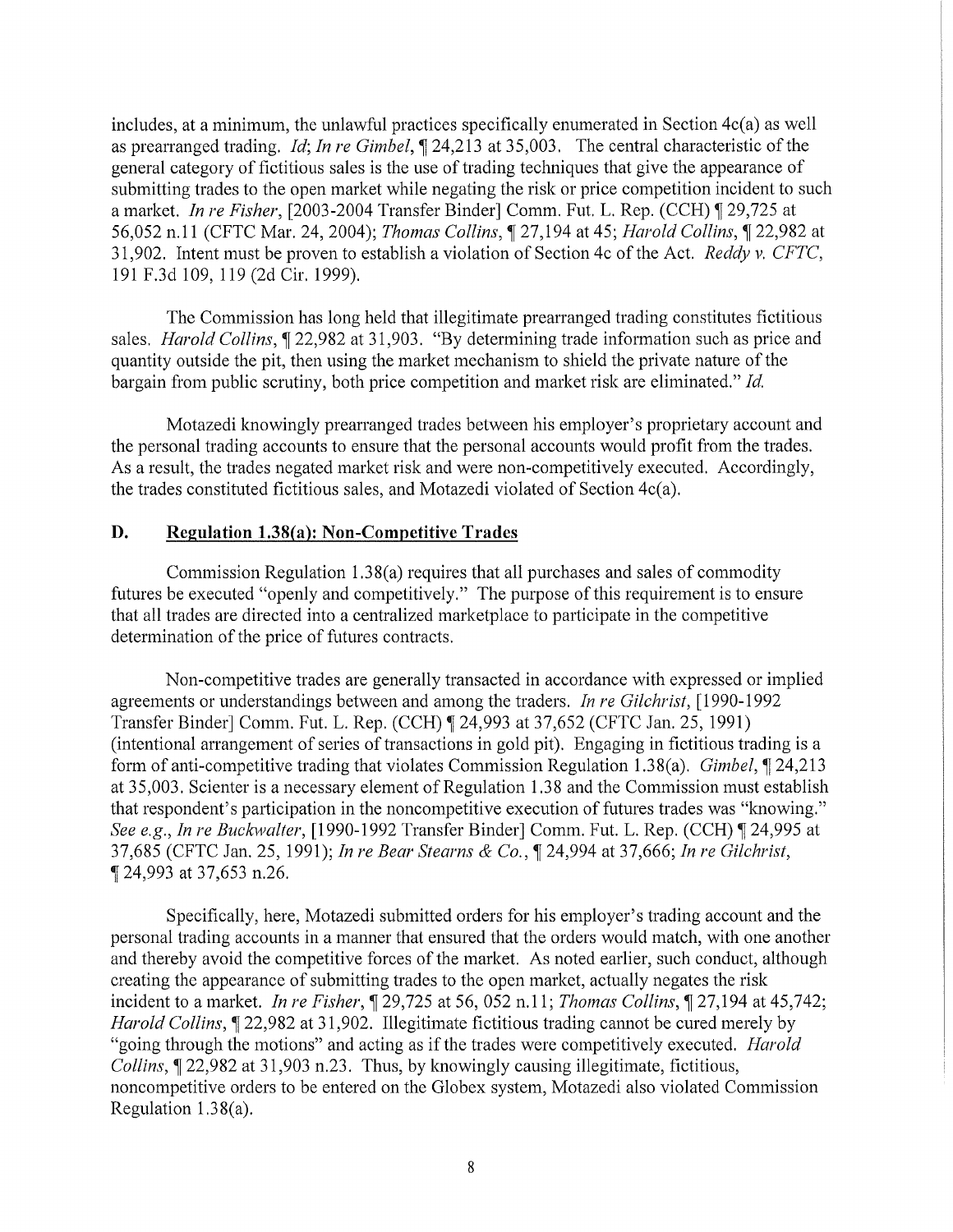### FINDINGS OF VIOLATION

Based on the foregoing, the Commission finds that, during the Relevant Period, Arya Motazedi violated Sections  $4b(a)(1)(A),(C), 4c(a)$ , and  $6(c)(1)$  of the Act, 7 U.S.C. §§  $6b(a)(1)(A),(C)$ , 6c(a), and 9(1) (2012) and Regulations 1.38(a) and 180.l(a), 17 C.F.R. §§ 1.38(a) and 180.1 (2014).

#### VI.

#### OFFER OF SETTLEMENT

Respondent has submitted the Offer in which he, without admitting or denying the findings and conclusions herein:

- A. Acknowledges receipt of service of this Order;
- B. Admits the jurisdiction of the Commission with respect to all matters set forth in this Order and for any action or proceeding brought or authorized by the Commission based on violation of or enforcement of this Order;
- C. Waives:
	- 1. The filing and service of a complaint and notice of hearing;
	- 2. A hearing;
	- 3. All post-hearing procedures;
	- 4. Judicial review by any court;
	- 5. Any and all objections to the participation by any member of the Commission's staff in the Commission's consideration of the Offer;
	- $6.$  Any and all claims that he may possess under the Equal Access to Justice Act, 5 U.S.C. § 504 (2012) and 28 U.S.C. § 2412 (2012), and/or the rules promulgated by the Commission in conformity therewith, Part 148 of the Commission's Regulations, 17 C.F.R. §§ 148.1-30 (2014), relating to, or arising from, this proceeding;
	- 7. Any and all claims that he may possess under the Small Business Regulatory Enforcement Fairness Act of 1996, Pub. L. No. 104-121, §§ 201-253, 110 Stat. 847, 857-868 (1996), as amended by Pub. L. No. 110-28, § 8302, 121 Stat. 112, 204-205 (2007), relating to, or arising from, this proceeding; and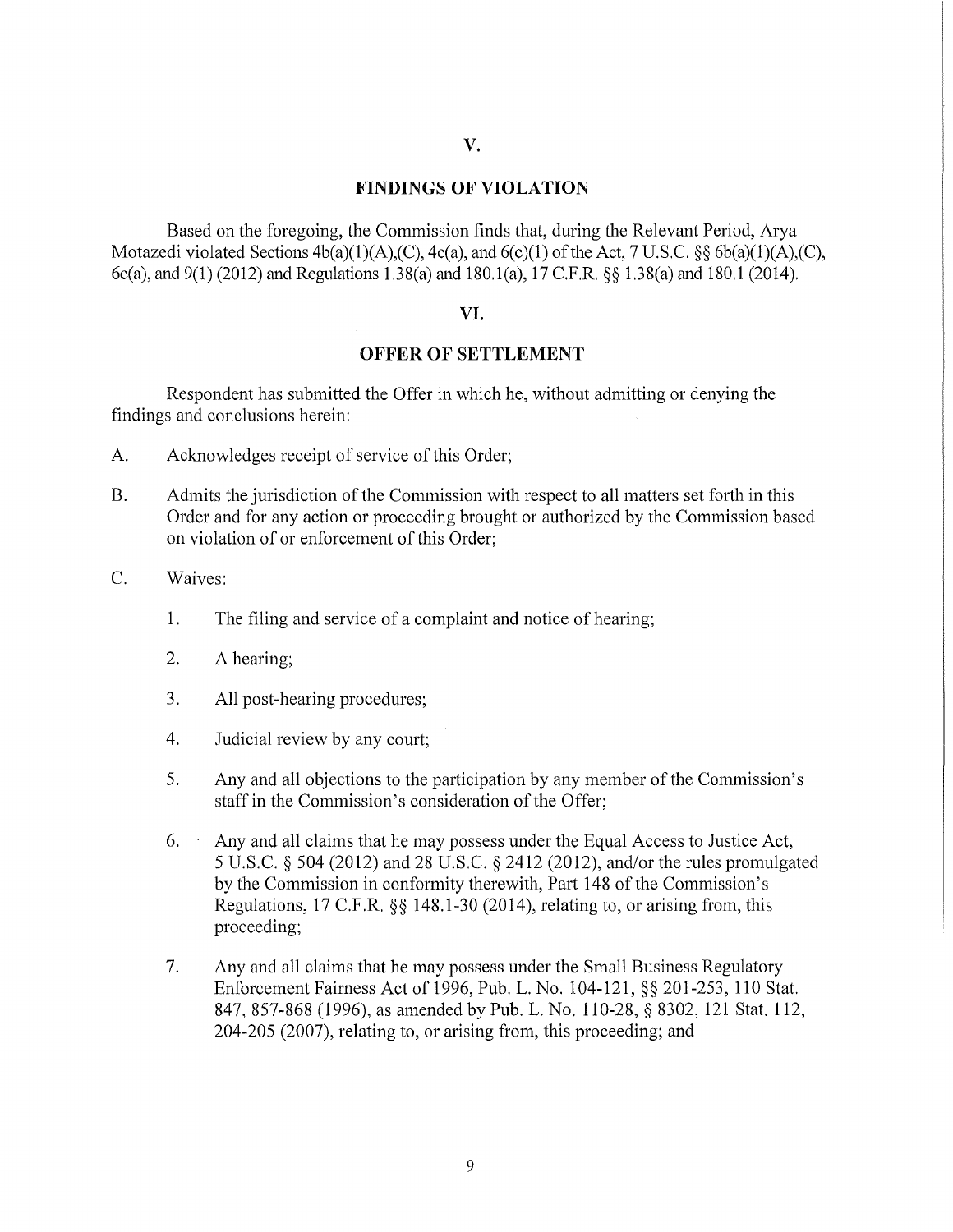- 8. Any claims of Double Jeopardy based on the institution of this proceeding or the entry in this proceeding of any order imposing a civil monetary penalty or any other relief;
- D. Stipulates that the record basis on which this Order is entered shall consist solely of the findings contained in this Order to which Respondent has consented in the Offer;
- E. Consents, solely on the basis of the Offer, to the Commission's entry of this Order that:
	- 1. Makes findings by the Commission that Respondent violated  $4b(a)(1)(A)(C)$ ,  $4c(a)$ , and  $6(c)(1)$  of the Act, 7 U.S.C. §§  $6b(a)(1)(A)$ , (C),  $6c(a)$ , and  $9(1)$  (2012) and Regulations 1.38(a) and 180.l(a), 17 C.F.R. §§ 1.38(a) and 180.l (2014);
	- 2. Orders Respondent to cease and desist from violating  $4b(a)(1)(A)(C)$ ,  $4c(a)$ , and  $6(c)(1)$  of the Act, 7 U.S.C. §§  $6b(a)(1)(A)$ , (C),  $6c(a)$ , and  $9(1)$  (2012) and Regulations 1.38(a) and 180.l(a), 17 C.F.R. §§ 1.38(a) and 180.1 (2014);
	- 3. Orders Respondent to pay, restitution in the amount of two hundred sixteen thousand, nine hundred fifty-five dollars and eighty cents (\$216,955.80) plus postjudgment interest;
	- 4. Orders Respondent to pay a civil monetary penalty in the amount of one hundred thousand dollars (\$100,000), plus post-judgment interest; and
	- 5. Orders that Respondent be permanently prohibited from, directly or indirectly, engaging in trading on or subject to the rules of any registered entity (as that term is defined in Section 1a(40) of the Act,  $7 \text{ U.S.C.}$  § 1a(40) (2012)), and all registered entities shall refuse him trading privileges; and
	- 6. Orders Respondent to comply with the conditions and undertakings consented to in the Offer and as set forth in Part VII of this Order.

Upon consideration, the Commission has determined to accept the Offer.

# VII.

## **ORDER**

## **Accordingly, IT IS HEREBY ORDERED THAT:**

A. Respondent shall cease and desist from violating Sections  $4b(a)(1)(A),(C)$ ,  $4c(a)$ , and  $6(c)(1)$  of the Act, 7 U.S.C. §§  $6b(a)(1)(A)$ , (C),  $6c(a)$ , and  $9(1)$  (2012) and Regulations 1.38(a) and 180.l(a), 17 C.F.R. § 1.38(a) and 180.1 (2014).

Respondent shall pay restitution in the amount of \$216,955.80 ("Restitution Obligation") to his former employer, plus post-judgment interest. Post-judgment interest shall accrue on the Restitution Obligation beginning on the date of entry of this Order and shall be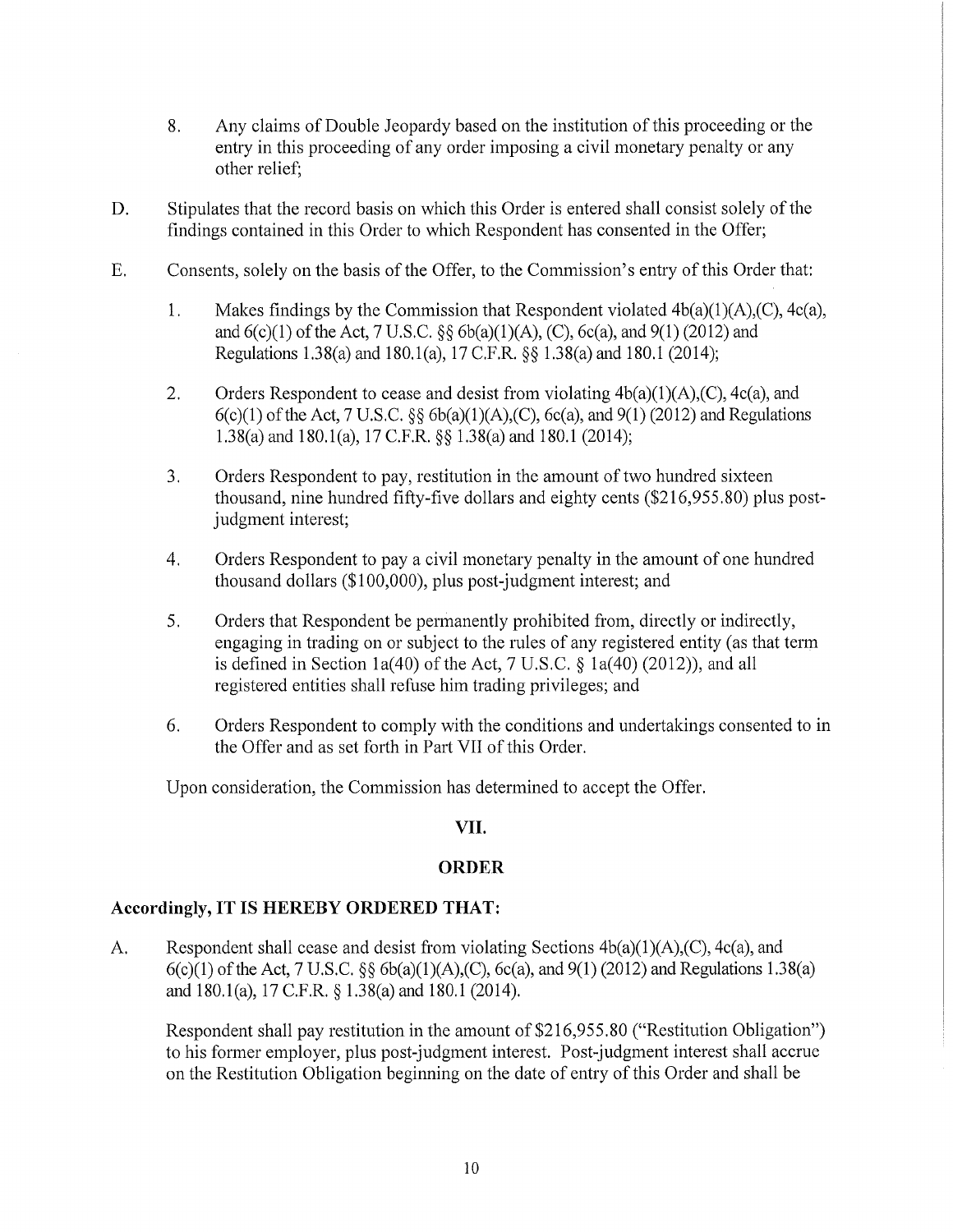determined by using the Treasury Bill rate prevailing on the date of entry of this Order pursuant to 28 U.S.C. § 1961 (2012).

Respondent shall make his payment of the Restitution Obligation under this Order to the CME Inc. The CME Inc. shall collect payments of the Restitution Obligation from Respondent and transmit payment to Respondent's former employer. Respondent shall simultaneously transmit copies of the cover letter and the form of payment to the Chief Financial Officer, Commodity Futures Trading Commission, Three Lafayette Centre, 1155 21st Street, NW, Washington, D.C. 20581.

Respondent shall also pay a civil monetary penalty in the amount of \$100,000 ("CMP Obligation"), plus post-judgment interest. Post-judgment interest shall accrue on the CMP Obligation beginning on the date of entry of this Order and shall be determined by using the Treasury Bill rate prevailing on the date of entry of this Order pursuant to 28 u.s.c. § 1961 (2012).

Respondent shall pay the CMP Obligation to the Commodity Futures Trading Commission by electronic funds transfer, U.S. postal money order, certified check, bank cashier's check, or bank money order. If payment is to be made other than by electronic funds transfer, then the payment shall be made payable to the Commodity Futures Trading Commission and sent to the address below:

> Commodity Futures Trading Commission Division of Enforcement ATTN: Accounts Receivables DOT/FAA/MMAC/AMZ-341 CFTC/CPSC/SEC 6500 S. MacArthur Blvd. Oklahoma City, OK 73169 (405) 954-7262 office (405) 954-1620 fax nikki.gibson@faa.gov

If payment is to be made by electronic funds transfer, Respondent shall contact Nikki Gibson or her successor at the above address to receive payment instructions and shall fully comply with those instructions. Respondent shall accompany payment of the CMP Obligation with a cover letter that identifies the Respondent and the name and docket number of this proceeding. The Respondent shall simultaneously transmit copies of the cover letter and the form of payment to the Chief Financial Officer, Commodity Futures Trading Commission, Three Lafayette Centre, 1155 21st Street, NW, Washington, D.C. 20581.

C. Respondent is permanently prohibited from, directly or indirectly, engaging in trading on or subject to the rules of any registered entity (as that term is defined in Section la(40) of the Act, 7 U.S.C. § la(40) (2012)), and all registered entities shall refuse him trading privileges; and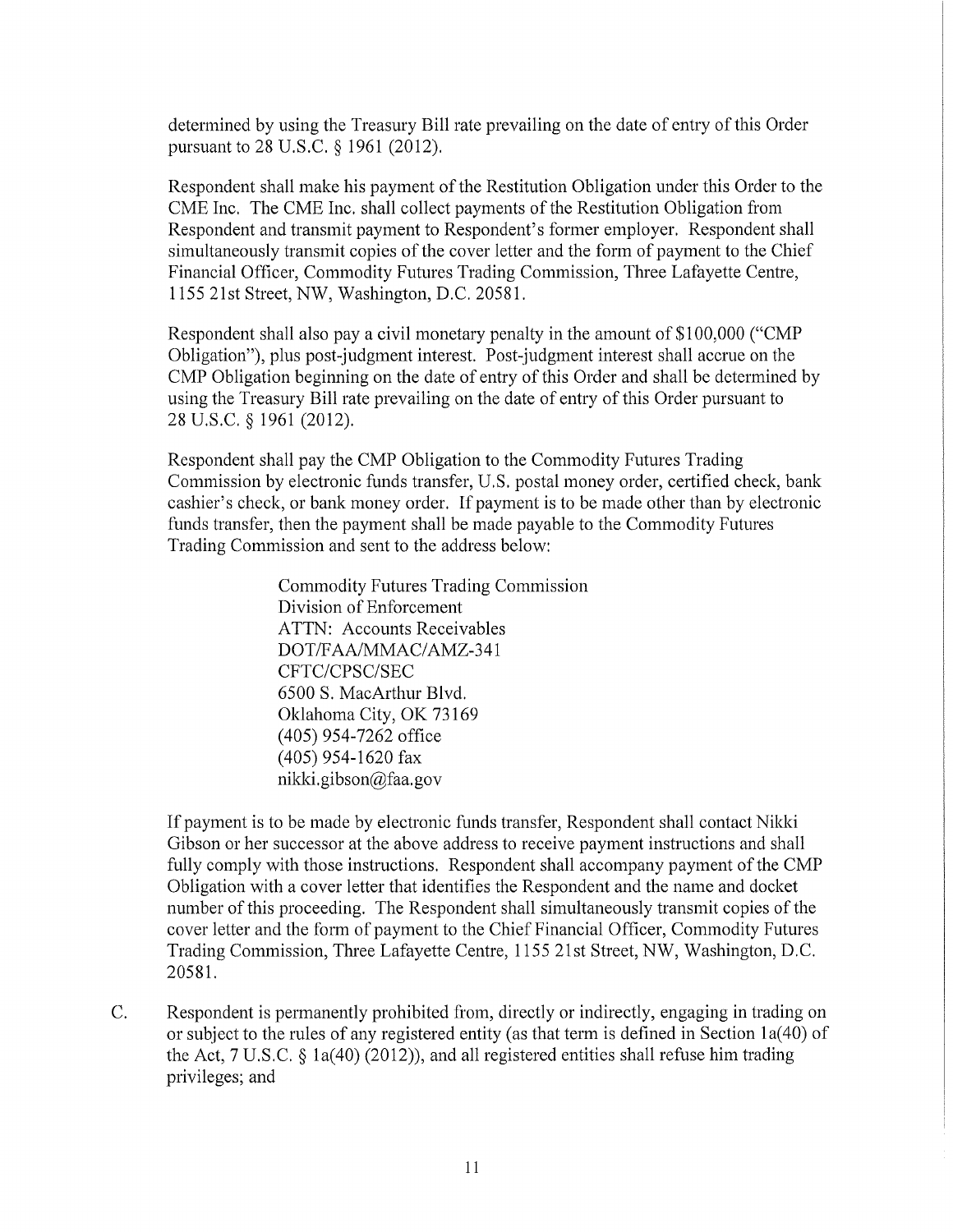- D. Respondent shall comply with the following conditions and undertakings set forth in the Offer:
	- 1. Public Statements: Respondent agrees that neither he nor any of his agents or employees under his authority or control shall take any action or make any public statement denying, directly or indirectly, any findings or conclusions in this Order or creating, or tending to create, the impression that this Order is without a factual basis; provided, however, that nothing in this provision shall affect Respondent's: (i) testimonial obligations; or (ii) right to take legal positions in other proceedings to which the Commission is not a party.
	- 2. Respondent agrees that he shall never, directly or indirectly:
		- a. enter into any transactions involving "commodity interests" subject to Commission jurisdiction or regulation, as that term is defined in Regulation 1.3(yy), 17 C.F.R.  $\S$  1.3(yy) (2014), for Respondent's own personal account or for any account in which Respondent has a direct or indirect interest;
		- b. have any commodity interests traded on Respondent's behalf;
		- c. control or direct the trading for or on behalf of any other person or entity, whether by power of attorney or otherwise, in any account involving commodity interests;
		- d. solicit, receive, or accept any funds from any person for the purpose of purchasing or selling any commodity interests;
		- e. apply for registration or claim exemption from registration with the Commission in any capacity, and engage in any activity requiring such registration or exemption from registration with the Commission except as provided for in Regulation 4.14(a)(9), 17 C.F.R. § 4.14(a)(9) (2014); and/or
		- f. act as a principal (as that term is defined in Regulation 3.1(a), 17 C.F.R. § 3 .1 (a) (2011) ), agent or any other officer or employee of any person (as that term is defined in Section 1a(38) of the Act, 7 U.S.C.  $\S$  1a(38) (2012) registered, required to be registered, or exempted from registration with the Commission except as provided for in Regulation 4.14(a)(9), 17 C.F.R.  $§$  4.14(a)(9) (2014).
- E. Partial Satisfaction: Respondent understands and agrees that any acceptance by the Commission of any partial payment of Respondent's Restitution Obligation or CMP Obligation shall not be deemed a waiver of his obligation to make further payments pursuant to this Order, or a waiver of the Commission's right to seek to compel payment of any remaining balance.
- F. Change of Address/Phone: Until such time as Respondent satisfies in full his Restitution Obligation and CMP Obligation as set forth in this Consent Order, Respondent shall